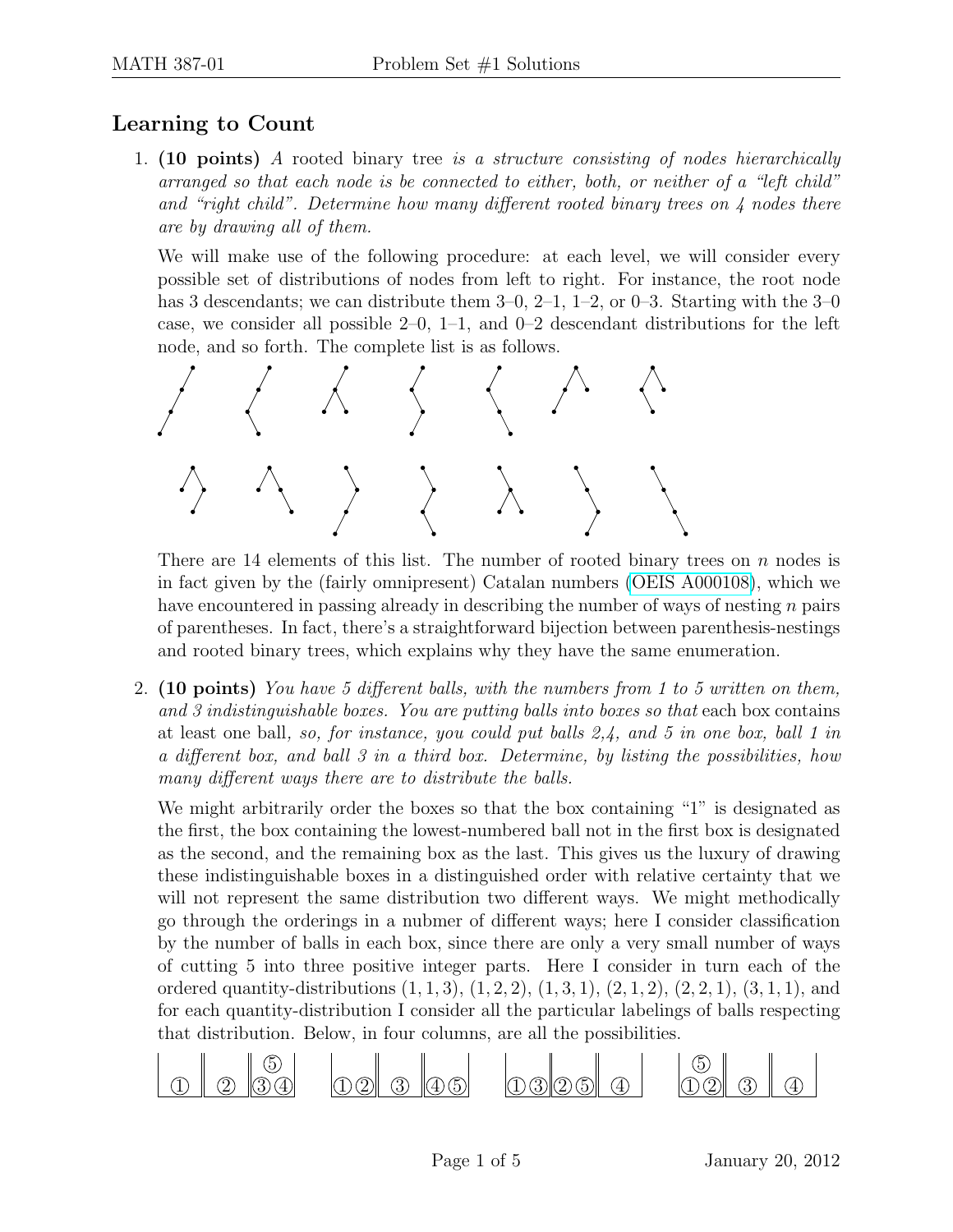

This list has a total of 25 different distributions. We will learn an easier computation for this statistic later; the relevant named value for this enumeration is that it is the Stirling number of the second kind designated  $S(5,3)$ .

3. (5 points) You have a  $1 \times 4$  checkerboard, and you want to tile all the squares with some combination of dominoes (which cover two squares) and checkers (which cover one square). List all the ways you can do this (don't forget to include the tiling using 4 checkers and no dominoes, and the tiling using 2 dominoes and no checkers!).

There are five such tilings, shown below. We produce this table by listing all tilings beginning with a domino first, then all beginning with a checker; subsidiary to this division, we subdivide the shorter tilings by whether their second element is a domino or checker, and so forth. Other methodical listings are possible.



The number of domino tilings of a  $1 \times n$  rectangle is, in general, given by a number in the well-loved Fibonacci sequence [\(OEIS A000045\)](http://oeis.org/A000045); we shall see why later in the course.

## Deductive techniques

4. (10 points) An odd number of people meet up, and some of them shake each other's hands. Explain why it is impossible for every person to have shaken an odd number of other people's hands.

Let us add up the total number of people that each person has shaken hands with, and call this sum x. Each handshake contributes 2 towards this total: if  $\tilde{A}$  shakes B's hand, that increments both A and B's total. Thus, since x is twice the number of handshakes, x must be even; since an even number cannot be the sum of an odd number of odd numbers, it is impossible for each person's number of handshakes to be odd.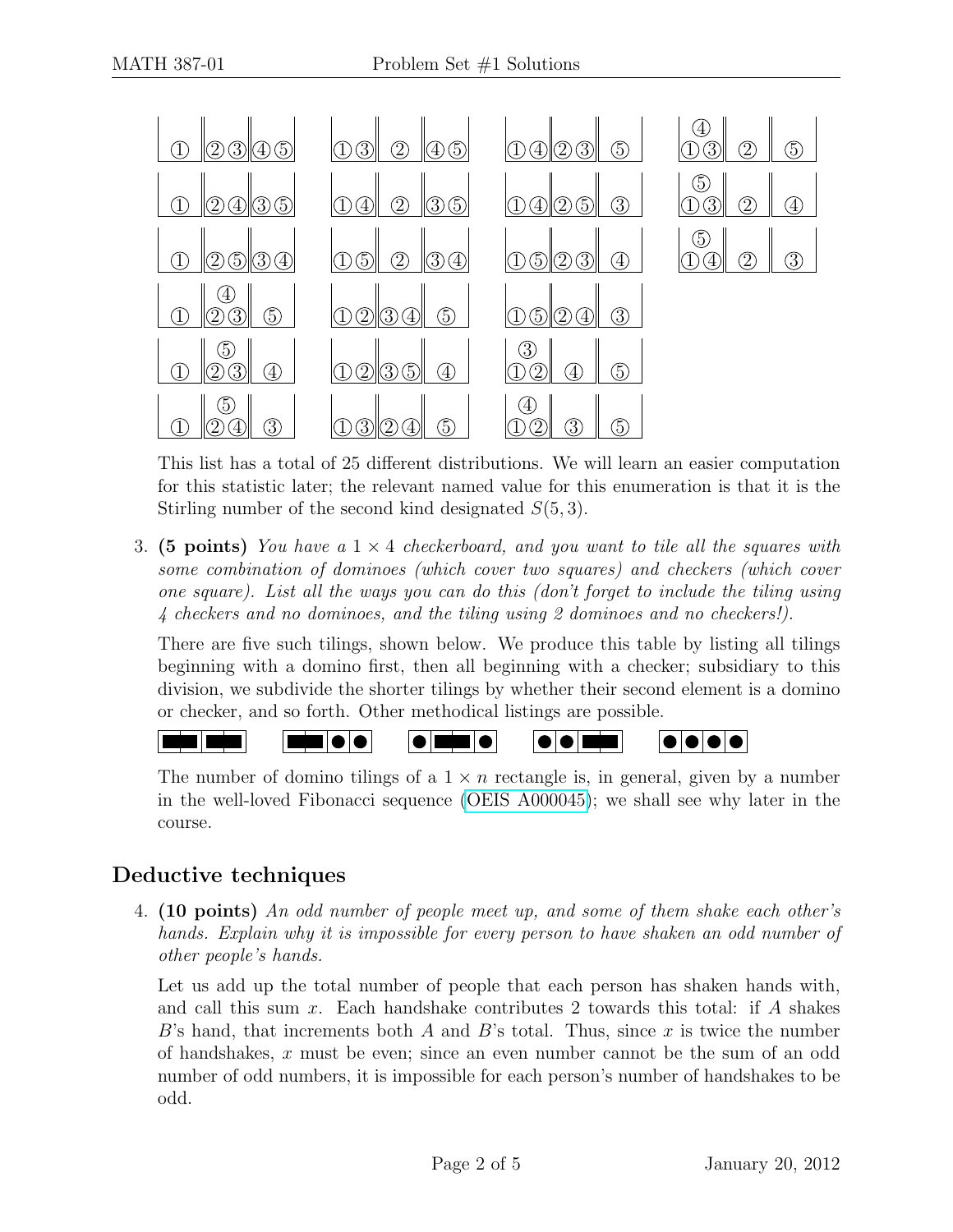5. (5 point bonus) One white and one black square are removed from an  $8 \times 8$  checkerboard. Show that, regardless of which two squares are removed, the remaining 62 squares can be tiled with dominoes.

Showing that this is always possible is actually quite difficult! There are several approaches, but one of the most elegant is a construction based on a technique of Gomory. We start by taking a loop passing through every square of a checkerboard, as such (any loop will work; different loops might construct different tilings):



Note that this loop necessarily traverses alternately black and white squares; cutting one square out will open the loop into just a path, and cutting out another square will divide the path into two smaller paths (possibly one of which is a trivial path of length zero. Since the squares removed are of different colors, and those squares are the termini for both paths, each path so constructed will have its two ends on squares of different colors, and thus, notably, each path will have even length. Since the length of each path is a multiple of 2, we can thus partition each path into sub-paths of length 2; each of these paths can be covered with a domino.

Below is an illustration of how this process would construct a domino tiling for a specific removal of two squares:



## Inductive techniques

- 6. (15 points) You have a stack of discs of different sizes (which can be described by a sequence of distinct numbers) which you wish to sort in ascending order by size. An "action" consists of taking any number of discs off the top of the stack and flipping it over.
	- (a) Explain how you could move the largest disc to the bottom of the stack in two actions.

Wherever in the stack the largest disc is, we can move it to the top of the stack in a single action by flipping over the section from the top down to the largest disc. For instance, in the stack 14728635, we could bring 8 to the top by flipping over the top 5 discs (since 8 is fifth from the top) to get 82741635. Once the largest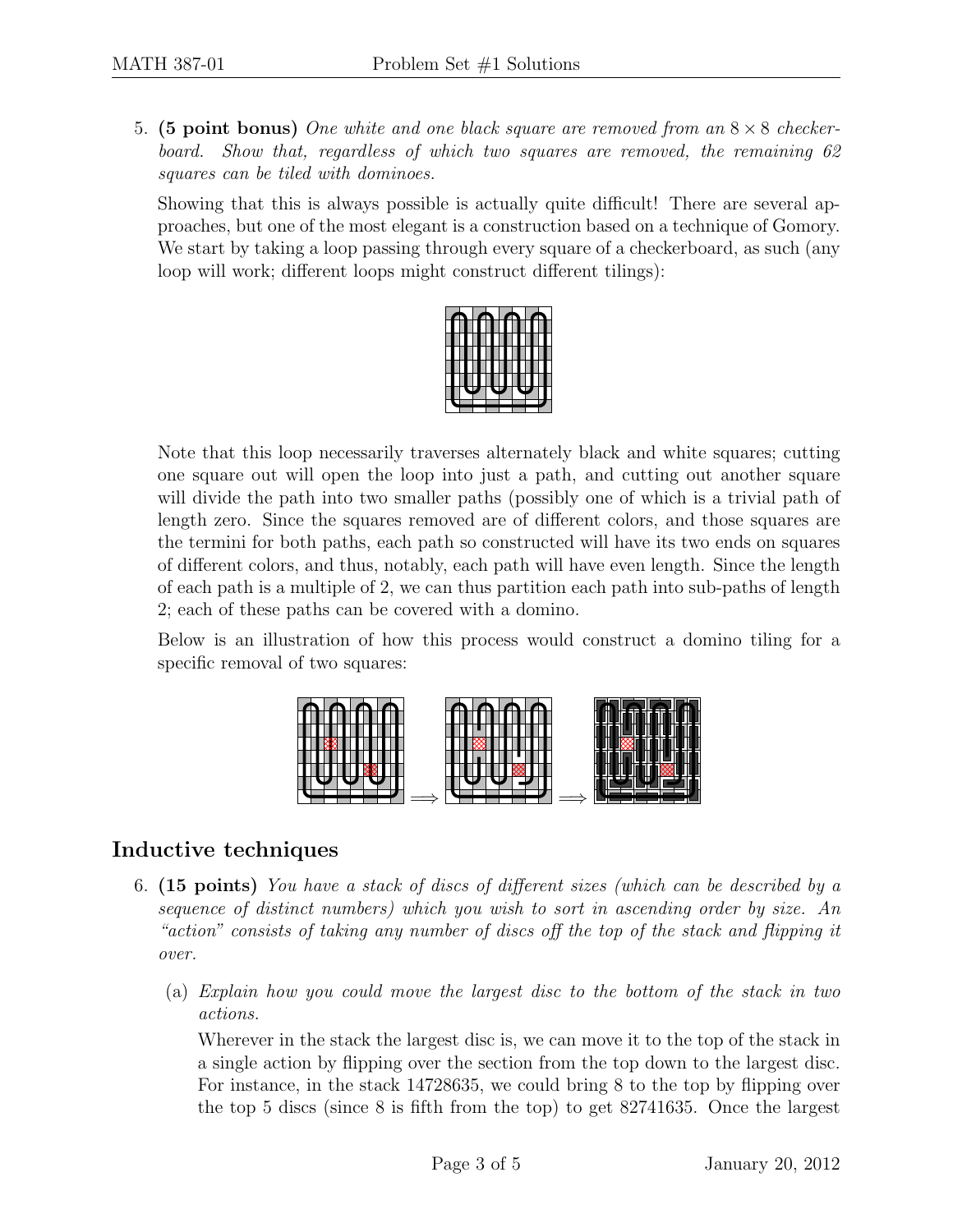disc is on the top, we can take it to the bottom with another action by flipping the entire stack over (so in our example above, we would get 53614728). Thus, in general, we can take the largest disc to the bottom with two actions.

(b) Explain how you could move the largest disc to the bottom of the stack and then move the second-largest disc to the position immediately above the bottom in four actions.

We start by using two actions to perform the aforementioned process to bring the largest disc to the bottom. We then use a variant of this procedure to put the second-largest disc in place: we use our third action to bring the second-largest disc to the top (by flipping the substack from the top down to the second-largest disc), and then we put this disc in its place with our fourth move by flipping over the entire stack except the bottom disc.

(c) Using an inductive argument built on the two previous processes, explain how you could completely sort a stack of n discs in 2n actions.

For an inductive argument, we start by asserting a base case: a stack of 1 disc can be sorted in 2 actions (in fact it can be sorted in 0, since a stack of one is definitionally sorted).

Now we inductively assume, as a "black box" procedure, that we have a way of sorting n discs with  $2n$  actions. Using this procedure, we want to figure out how to sort a stack of  $n + 1$  discs with  $2(n + 1)$  actions. As seen above, we can use two actions to get disc  $n + 1$  to the bottom, and at this point we have a stack of n discs (in an unknown order) sitting on top of the disc of size  $n + 1$ . We can now invoke the aforementioned "black box" to sort the top  $n$  discs in  $2n$  actions. Thus, we can sort a stack of  $n + 1$  discs in  $2 + 2n = 2(n + 1)$  actions.

The question of the optimal number of actions to sort a stack of  $n$  discs is in fact an open question, and is unknown for  $n > 17$ ! The known values appear in [OEIS](http://oeis.org/A058986) [A058986.](http://oeis.org/A058986) This is known as the "pancake problem" or the "prefix-reversal" problem, posed by "Harry Dweighter" in 1975. It is fairly easy to show that this number is between n and  $2n-3$ . Gates and Papadimitriou<sup>1</sup> improved these bounds to  $\frac{17n}{16}$  below and  $\frac{5(n+1)}{3}$  above. The lower bound has been improved by degrees since then, with the most recent bound being a 2009 result of Chitturi *et al.* that at least  $\frac{18n}{11}$  actions are necessary.

7. (10 points) Use an inductive argument to show that the sum  $2 + 6 + 12 + 20 + 30 + 7$  $\cdots + n(n+1)$  is equal to  $\frac{n(n+1)(n+2)}{3}$ .

We start by showing the base case to be true: when  $n = 1$ , the former expression is the trivial sum 2 and the latter is  $\frac{1\cdot 2\cdot 3}{3}$ ; these are indeed equal.

Now we assume that the statement to be proven is true in a particular case, and attempt to prove the subsequent case. That is, taking it as a given that

$$
2 + 6 + 12 + 20 + 30 + \dots + n(n+1) = \frac{n(n+1)(n+2)}{3}
$$

<sup>1</sup>Christos Papadimitriou has since become one of the luminaries of discrete mathematics and theoretical computer science; William H. Gates drifted into an unremarkable career in software engineering.